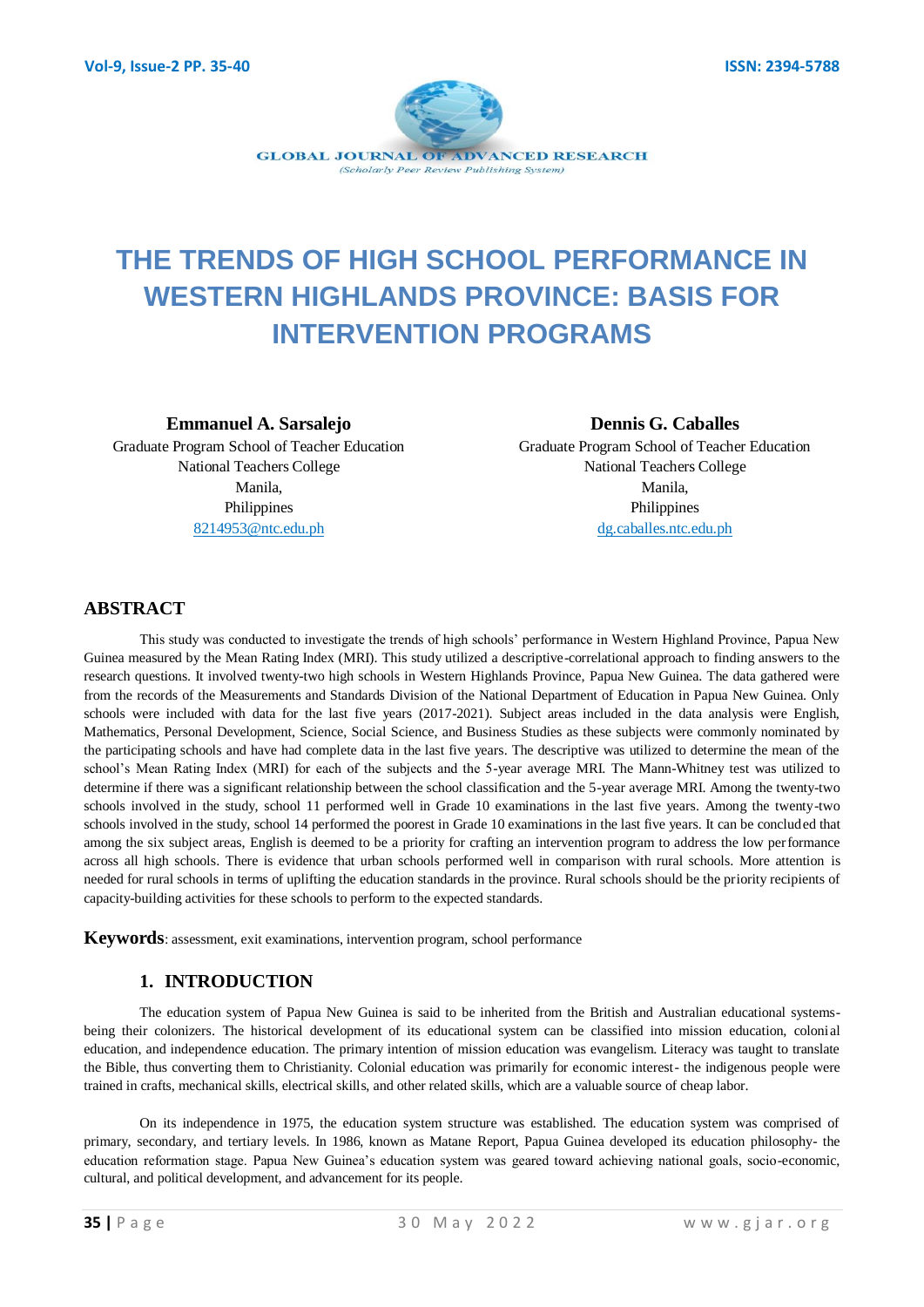#### **1.1 Related Work**

There have been a couple of education system restructurings beginning in 1993 shifting from 6-4-2 to 3-6-4 in which students spent three years in elementary school, six years in primary school, and four years in secondary school [1]. As of the National Executive Council's Decision No.315/2016, Papua New Guinea is transitioning to another education structure known as the 1-6-6 structure [2]. The legacy education structure followed a 3-6-4 structure, where three years were dedicated for the Elementary sector (Elementary Prep, Elementary 1, Elementary 2), six years were dedicated for the Primary sector (Grade 3-8) and four years were dedicated for the Secondary sector (Grade 9-10). In the new education structure, one year is dedicated to Pre-School, six years are dedicated to the Primary sector (Grade 1 to 6) and another six years are dedicated to the Secondary sector (Grade 7-12).

In the legacy education structure, there are three exit examinations and they are used for the selection of students moving up to the next upper-grade level. The primary level is culminated by a Certificate of Basic Education Examination (COBEE) at the end of grade 8. Students who passed the examination are selected to move up to grade 9 and are to complete the lower secondary program (grade 9-10). The lower secondary level is culminated by a Lower Secondary School Certificate Examination (LSSCE)at the end of grade 10. Similarly, students who passed the examination are selected to move up to Grade 11 and are to complete the upper secondary program (grade 11-12). Finally, the upper secondary level is culminated by an Upper Secondary School Certificate Examination (USSCE) at the end of grade 12. Students who passed the examination are selected to continue their tertiary education.

As of the time of this writing, Papua New Guinea is in the initial stage of rolling out the 1-6-6 education structure, and the three exit examinations are still implemented for the selection of students moving up to the next upper level. Students who do not make the selections have an option to upgrade their marks through Flexible Open and Distance Education (FODE), which may allow them to reintegrate into the formal education system [3]. Alternatively, a technical-vocational pathway is also available.

Several factors interplay for a school to perform to the expected performance standards. At the school level, a study suggested strengthening school-based management to improve a school's performance [4]. At the classroom level, the use of educational technology such as video interactive simulation may enhance students' academic performance [5]. Tiria & Caballes suggested the use of gamification across learning areas [6]. Montellano & Caballes recommended the use of Technology-Based Supplementary Material (TBSM) as a remediation activity, especially for the Physical Science subject [7]. Throughout the cycle of the teaching-learning process, assessment results are important pieces of evidence of learning.

In the 3-6-4 education structure of Papua New Guinea, various forms of ongoing assessments or formative assessments are regularly administered at the classroom level, as part of the teaching-learning cycle. At the national level, there are only a few methods of assessing the quality of learning outcomes, namely the exit examinations [8]. Though these exit examinations do not necessarily measure students' achievement levels they may reflect students' performance [8].

Papua New Guinea participates in the regional assessment exercise known as Pacific Islands Literacy and Numeracy Assessment (PILNA). The assessment targets grade 4 and 6 students' literacy and numeracy proficiency. Certificate of Basic Education Examination, Lower Secondary School Certificate Examination, and Upper Secondary School Examination are the current primary assessment tools in the country for measuring students' performance- thus measuring schools' performance, in the country. There is a plan that the country will participate in the Program for International Students Assessment (PISA) and Trends in International Maths and Science Study (TIMSS), and the Progress in International Literacy Study [9].

The rating index is an approximate measure of how well a school has performed, compared with all other schools in the country [10]. The Mean Rating Index indicates student performance, obtaining Distinction, Credit, and Upper Pass ratings in all of the subjects (National Department of Education, 2020). The average performance is 50 percent, which is the benchmark of performance for high schools. Mean Rating Index (MRI) can shed some light on which school is performing or not, the subject areas a school is performing well, and which subjects it needs to improve on.

#### **1.2 Statement of the Problem**

This study was conducted to investigate the trends of high school performance in Western Highland Province, Papua New Guinea measured by the Mean Rating Index (MRI). Specifically, it sought to answer the following research questions:

- 1. What are the trends of the schools' performance in Western Highlands Province as indicated in the Grade 10 examination Mean Rating Index (MRI) in the last five (5) years?
- 2. What are the trends of the schools' performance in Western Highlands Province as indicated in the Grade 10 examination Mean Rating Index (MRI) in the last five (5) years in the following subject areas?
	- a. English
	- b. Mathematics
	- c. Science
	- d. Social Science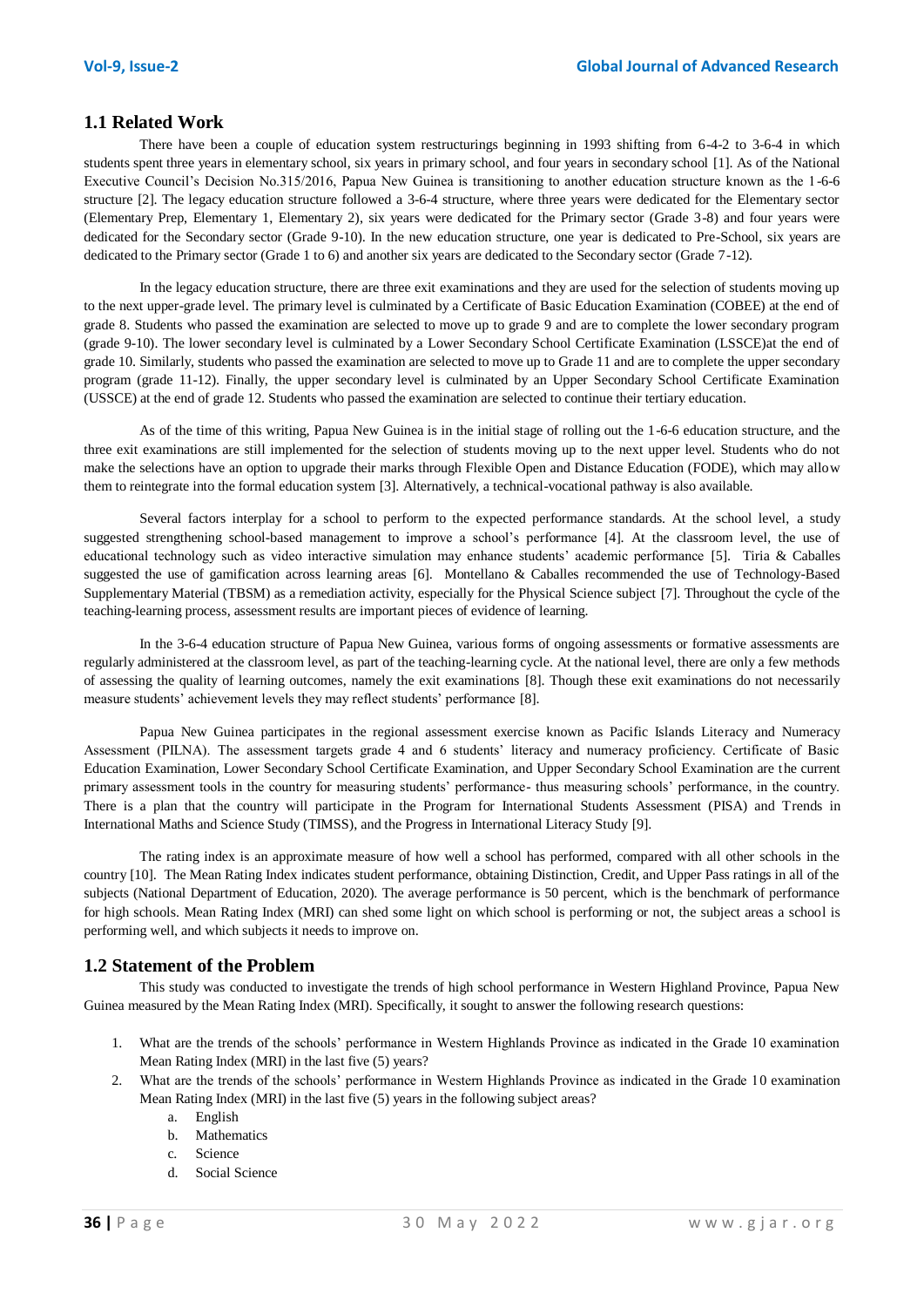- e. Personal Development
- f. Business Studies
- 3. Is there a significant relationship between a school's classification, being urban or rural, and the 5-year average Mean Rating Index (MRI) of a school?

## **2. RESEARCH METHODOLOGY**

This study utilized a descriptive-correlational approach to finding answers to the research questions. It involved twenty-two high schools in Western Highlands Province, Papua New Guinea.

The data gathered were from the records of the Measurements and Standards Division of the National Department of Education in Papua New Guinea. Only schools were included with data for the last five years (2017-2021). Subject areas included in the data analysis were English, Mathematics, Personal Development, Science, Social Science, and Business Studies as these subjects were commonly nominated by the participating schools and have had complete data in the last five years. Schools that do not have complete 5-year data were excluded. The descriptive was utilized to determine the mean of the school's Mean Rating Index (MRI) for each of the subjects and the 5-year average MRI. The Mann-Whitney test was utilized to determine if there was a significant relationship between the school classification and the 5-year average MRI.

## **3. RESULTS AND DISCUSSION**

#### **3.1 Schools' Mean Rating Index (MRI) in The Last Five Years**

**Table 1**. Mean of the Schools' Mean Rating Index (MRI) in The Last Five Years

| <b>School</b>  | <b>Mean</b> | <b>Std. Deviation</b> |
|----------------|-------------|-----------------------|
| s1             | 51.89       | 15.87                 |
| s2             | 48.05       | 7.61                  |
| s3             | 41.16       | 17.44                 |
| s4             | 39.68       | 9.50                  |
| s <sub>5</sub> | 69.14       | 7.74                  |
| s6             | 44.71       | 8.83                  |
| s7             | 42.95       | 9.36                  |
| s8             | 34.86       | 12.16                 |
| s <sub>9</sub> | 62.79       | 10.12                 |
| s10            | 47.55       | 10.31                 |
| s11            | 86.77       | 6.18                  |
| s12            | 47.76       | 8.59                  |
| s13            | 41.25       | 9.34                  |
| s14            | 34.63       | 14.56                 |
| s15            | 57.20       | 11.03                 |
| s16            | 48.74       | 10.66                 |
| s17            | 42.05       | 10.83                 |
| s18            | 46.32       | 10.24                 |
| s19            | 58.58       | 15.76                 |
| s20            | 49.75       | 13.84                 |
| s21            | 65.94       | 5.32                  |
| s22            | 46.45       | 14.51                 |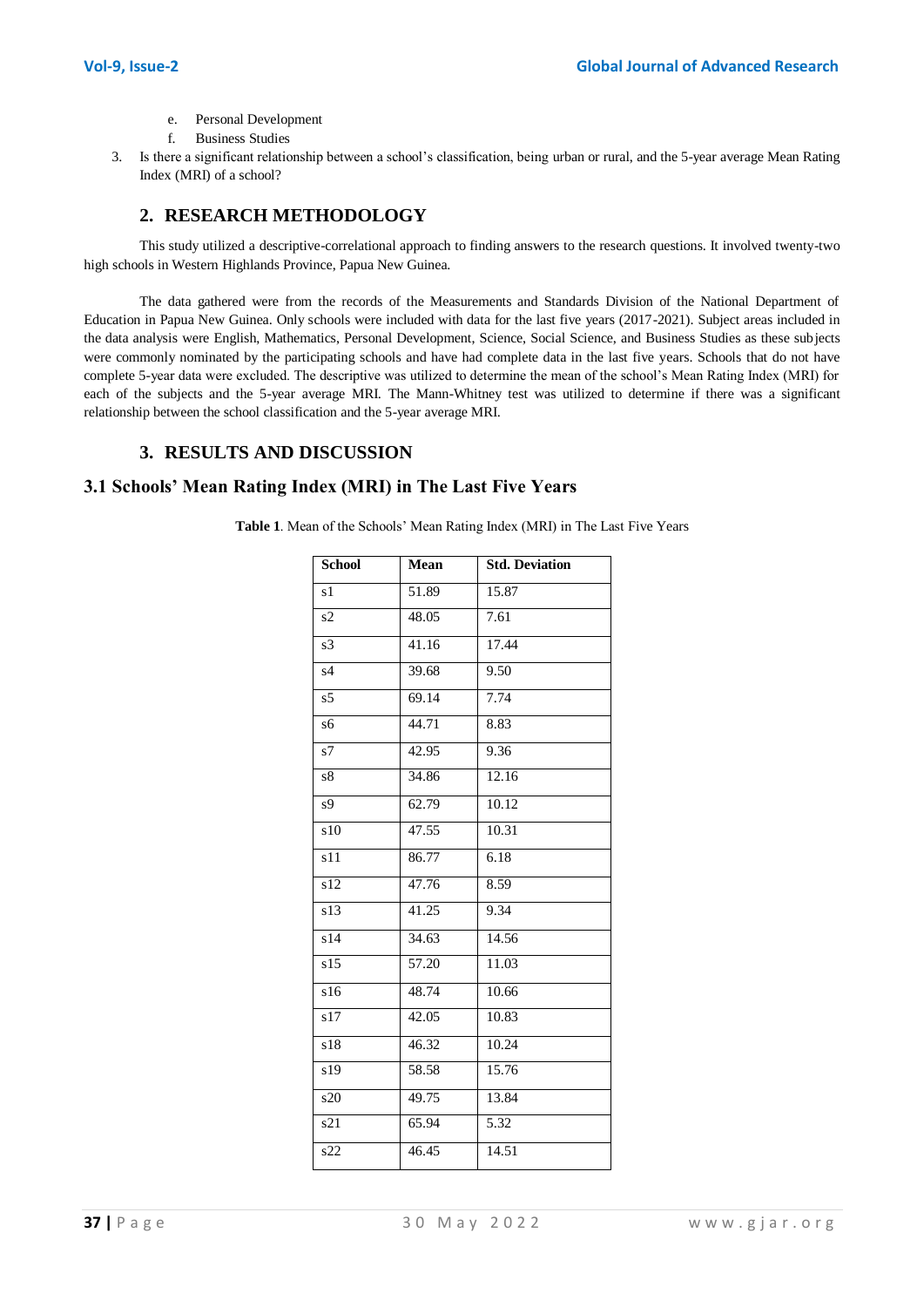Table 1 shows the mean of the schools' Mean Rating Index in the last five years. Benchmarking the mean scores at 50.00, being the national average, Table 1 shows that school 11 was the top performer with a mean of 86.77, while school 14 is at the bottom with a mean of 34.63, among 22 schools. Moreover, Table 1 shows that seven (7) schools- school 11 (86.77), school 5 (69.14), school 21 (65.94), school 9 (62.79), school 19 (58.58), school 15 (57.2), and school 1 (51.89) earned mean scores which were above the national average of 50.00. The remaining fifteen (15) schools- school 20 (49.75), school 16 (48.74), school 2 (48.05), school 12 (47.76), school 10 (47.55), school 22 (46.45), school 18 (46.32), school 6 (44.71), school 7 (42.95), school 17 (42.05), school 13 (41.25), school 3 (41.16), school 4 (39.68), school 8 (34.86), and school 14 (34.63) earned mean scores which were below the national average.

## **3.2. Mean of the School's Mean Rating Index (MRI) for Subject Areas in the Last Five Years**

**Table 2**. Mean of the School's Mean Rating Index (MRI) for Subject Areas in the Last Five Years

| <b>Subjects</b>         | Mean  | <b>Std. Deviation</b> |
|-------------------------|-------|-----------------------|
| English                 | 39.31 | 16.97                 |
| <b>Mathematics</b>      | 52.71 | 10.08                 |
| Personal Development    | 50.09 | 14.24                 |
| Science                 | 52.29 | 12.75                 |
| Social Science          | 53.27 | 11.55                 |
| <b>Business Studies</b> | 54.58 | 11.86                 |

Table 2 shows the mean of the school's Mean Rating Index (MRI) for subject areas in the last five years. It can be observed that among the six subject areas, schools performed best in Business Studies with a mean score of 54.58. Moreover, among the six subject areas, schools performed poorly in English with a mean score of 39.31. Among the six subject areas, schools performed above the national average (50.00) in five subject areas; Business Studies (54.58), Social Science (53.27), Science (52.29), and Personal Development (50.09), and Mathematics (52.71).

# **3.3 Relationship Between the School's Classification and the 5-Year Average Mean Rating Index (MRI)**

**Table 3**. Relationship Between the School's Classification and the 5-Year Average Mean Rating Index (MRI)

| <b>Test</b>  | Sig   | <b>Decision</b>        |
|--------------|-------|------------------------|
| Mann-Whitney | 0.026 | Reject null hypothesis |
| Test         |       |                        |

Table 3 shows the relationship between the schools' classification- being urban or rural schools, and the 5-year average Mean Rating Index (MRI). The calculated *p-value* of 0.026 is lower than the alpha level at 0.05 and is statistically significant. Therefore, the null hypothesis which states that there is no significant relationship between a school's classification and the 5-year average Mean Rating Index (MRI) of a school, is rejected.

# **3.4 Mean of the School's Mean Rating Index (MRI) in the Last Five Years and Their Classification**

**Table 4.** Mean of the School's Mean Rating Index (MRI) in the Last Five Years and Their Classification

| <b>School</b>  | Mean  | <b>Classification</b> |
|----------------|-------|-----------------------|
| s1             | 51.89 | rural                 |
| s2             | 48.05 | urban                 |
| s3             | 41.16 | rural                 |
| s4             | 39.68 | rural                 |
| s <sub>5</sub> | 69.14 | rural                 |
| sб             | 44.71 | rural                 |
| s7             | 42.95 | rural                 |
| s8             | 34.86 | rural                 |
| s <sub>9</sub> | 62.79 | rural                 |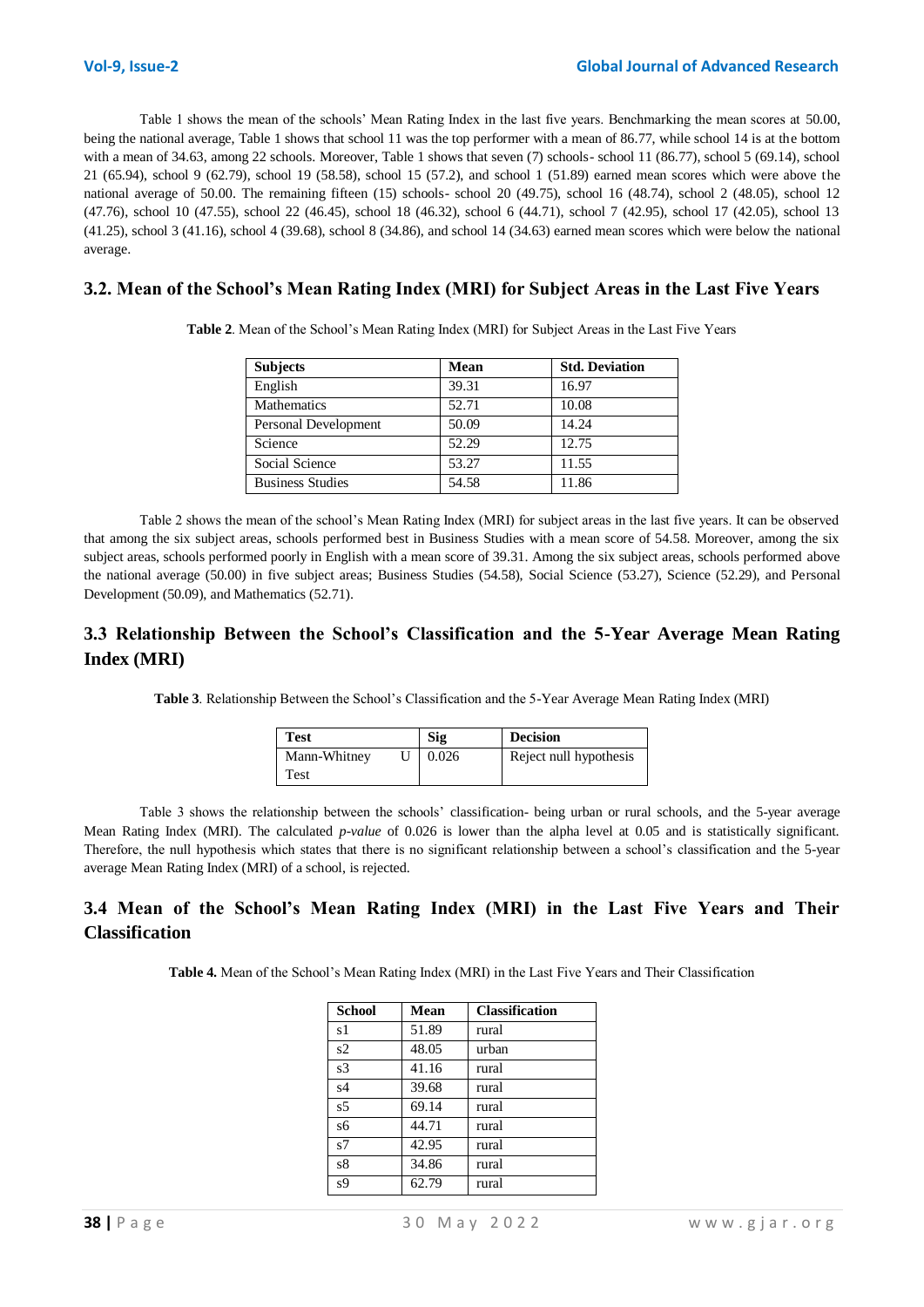| s10  | 47.55 | rural |
|------|-------|-------|
| s11  | 86.77 | urban |
| s12  | 47.76 | rural |
| s13  | 41.25 | rural |
| s14  | 34.63 | rural |
| s 15 | 57.20 | urban |
| s16  | 48.74 | rural |
| s17  | 42.05 | rural |
| s18  | 46.32 | rural |
| s19  | 58.58 | rural |
| s20  | 49.75 | rural |
| s21  | 65.94 | urban |
| s22  | 46.45 | rural |

Table 4 shows the Mean of the Schools' Mean Rating Index (MRI) in the Last Five Years and Their Classification. It can be observed that schools 2, 11, 15, and 21 were classified as urban schools. There were four schools classified as urban schools. These schools were located in or near the town area. Moreover, it can be noted that schools 1, 3, 4, 5, 6, 7, 8, 9, 10, 12, 13, 14, 16, 17, 18, 19, 20, and 22 were classified as schools in the rural setting. There were eighteen schools classified as rural schools. These s chools were located outside the town area.

## **3.5 Mean Comparison of Urban and Rural Schools' 5-Year Average Mean Rating Index (MRI)**

| Table 5. Mean Comparison of Urban and Rural Schools' 5-Year Average Mean Rating Index (MRI) |  |  |
|---------------------------------------------------------------------------------------------|--|--|
|---------------------------------------------------------------------------------------------|--|--|

| School                | Mean  | <b>Std. Deviation</b> |
|-----------------------|-------|-----------------------|
| <b>Classification</b> |       |                       |
| Urban                 | 64.90 | 16.55                 |
| Rural                 | 47.24 | 9.00                  |
| Total                 | 50.38 | 12.29                 |

Table 5 shows the mean comparison of urban and rural schools' 5-year average Mean Rating Index (MRI). It can be noted that urban schools appeared to have performed better with a mean of 64.90 and a standard deviation of 16.55 than schools in the rural setting with a mean of 47.90 and a standard deviation of 9.00.

# **4. CONCLUSION AND RECOMMENDATION**

Among the twenty-two schools involved in the study, school 11 performed well in Grade 10 examinations in the last five years. Among the twenty-two schools involved in the study, school 14 performed the poorest in Grade 10 examinations in the last five years. It can be concluded that among the six subject areas, English is deemed to be a priority for crafting an intervention program to address the low performance across all high schools. There is evidence that urban schools performed well in comparison with rural schools.

Based on the above findings and conclusions, the following the recommendations:

- 1. It is recommended that the low-performing school will revisit its curriculum program, and teaching-learning practices, and conduct a SWOT analysis to gain a deeper understanding of the situation.
- 2. It is also recommended the respective education department conduct a performance review on various school departments and teachers, and craft an "academic recovery" plan for the fifteen low-performing schools.
- 3. Moreover, it is also recommended that schools will be provided with the needed support in terms of professional development programs and additional learning materials. There is a dire need to address the schools' low performance in English.
- 4. It is recommended to conduct a follow-up provincial-wide root cause analysis or SWOT analysis to gain a comprehensive understanding of the situation. Once more information is gathered, a series of provincial-wide in-service programs should be carried out.
- 5. More attention is needed to rural schools in terms of uplifting the education standards in the province. Rural schools should be the priority recipients of capacity-building activities for these schools to perform to the expected standard.